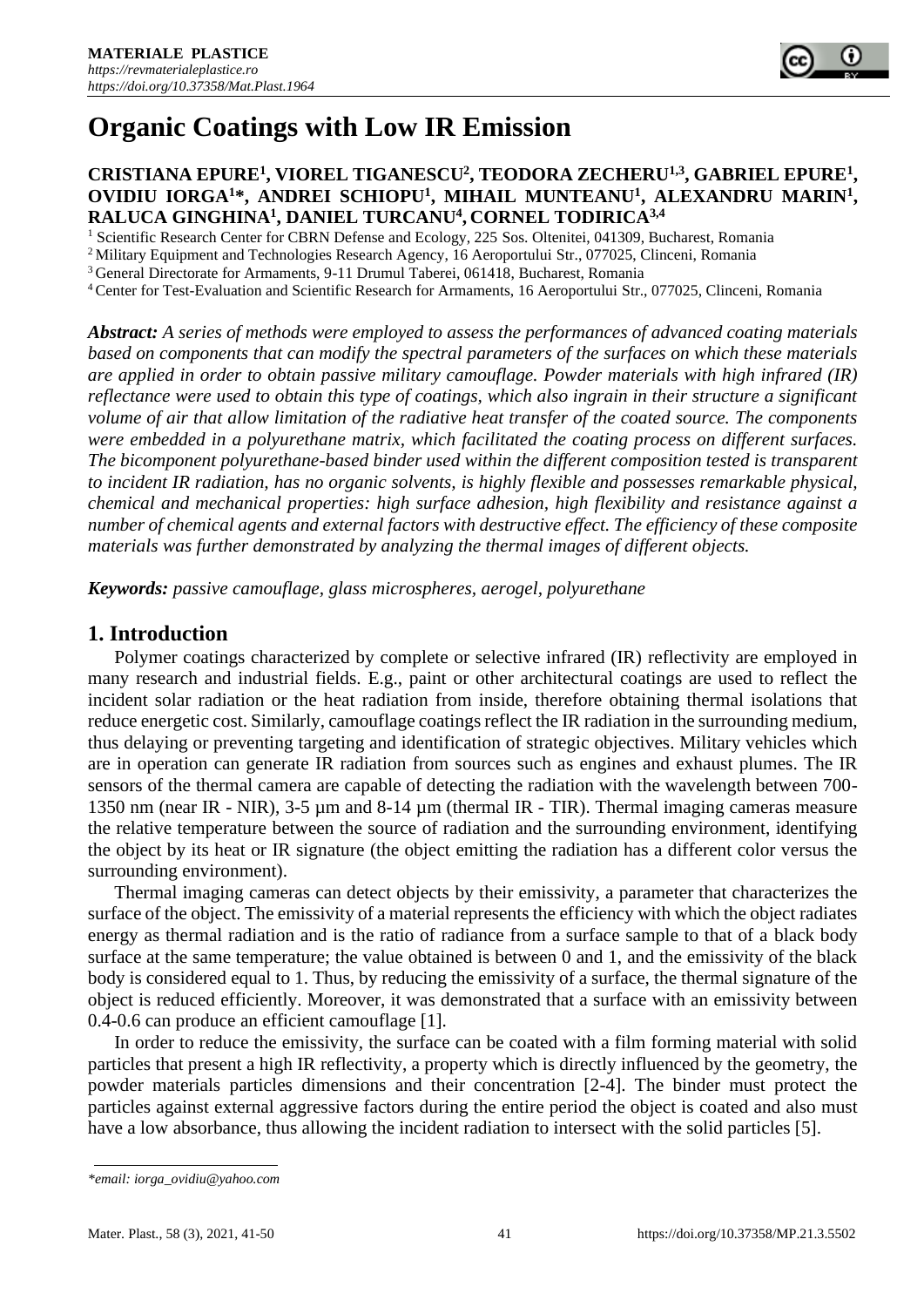

By employing additives in the composition (solvents, coalescing agents, tensio-active, anti-foaming, rheological agents, etc.), the emissivity increases by up to 10%, therefore the composition should have a reduced number of this type of components.

Various types of binder compositions have been used over time in IR camouflage, such as: polyvinylidene fluoride, silicone resins, silica oligomers, polyurethane binders, epoxy binders, acrylic binders, vinyl binders, polyolefin binders and chlorinated polyolefins [5-8].

In this context, the present study aimed to investigate new polymer coatings formulas based on advanced materials used in a variety of industrial domains and to adapt them to military requirements.

# **2. Materials and methods**

#### **2.1 Materials**

For the composite materials synthesis, the following components were employed as such: silicaaerogels Aerogel IC3100 and Aerogel IC3110 (>95 wt% purity), purchased from Cabot Corporation; K1 and K20 glass microspheres (>98 wt% purity), obtained from 3M; Setathane D1160 acryl-hydroxy polyol without solvent (>95 wt% purity), provided from NUPLEX; aromatic polyisocyanate based on diphenylamine diisocyanates without solvent, Desmodur VL (>95 wt% purity), acquired from COVESTRO.

The chemical compositions of the tested samples are presented in Table 1 (PU – tow component polyurethane binder: component 1 – polyol and component 2 - polyisocyanate).

| $-$ , $-$ , $-$ , $-$ , $-$ , $-$ , $-$ , $-$ , $-$ , $-$ , $-$ , $-$ , $-$ , $-$ , $-$ , $-$ , $-$ , $-$ , $-$ , $-$ , $-$ , $-$ , $-$ , $-$ , $-$ , $-$ , $-$ , $-$ , $-$ , $-$ , $-$ , $-$ , $-$ , $-$ , $-$ , $-$ , $-$ , |         |                     |                     |                     |                      |  |  |
|-------------------------------------------------------------------------------------------------------------------------------------------------------------------------------------------------------------------------------|---------|---------------------|---------------------|---------------------|----------------------|--|--|
| No.                                                                                                                                                                                                                           | PU, wt% | Aerogel IC3100, wt% | Aerogel IC3110, wt% | Microsphere K1, wt% | Microsphere K20, wt% |  |  |
| Sample 1                                                                                                                                                                                                                      | 100     |                     |                     |                     |                      |  |  |
| Sample 2                                                                                                                                                                                                                      |         |                     |                     |                     |                      |  |  |
| Sample 3                                                                                                                                                                                                                      |         |                     |                     |                     |                      |  |  |
| Sample 4                                                                                                                                                                                                                      |         |                     |                     |                     |                      |  |  |
| Sample 5                                                                                                                                                                                                                      |         |                     |                     |                     |                      |  |  |

**Table 1.** The polymer coating composition

## **2.2. Manufacturing methods**

In the first step, component 1 of the polymer coating is prepared by embedding this powder material (aerogel/glass microspheres) under slow stirring at room temperature. 15 min before applying the product, the acrylic polyol (component 1) is mixed with the aromatic polyisocyanate (component 2). The performances of the low emission materials were tested by applying the composition on polyethylene foil in order to obtain 30x30x5 mm samples. After a minimum of 7 days, the samples were subjected to IR testing for evaluating the spectral performances.

#### **2.3. Analysis methods**

Powder materials are materials that influence the spectral properties of the polymer coating. The silica ratio content in the powder material reduces considerably the material surface emissivity due to its high reflectance value, which is over 90% [9] when compared with the surrounding environment.

Silica-based aerogels are powder materials obtained by extracting the liquid component from silicagel and replacing it with gas [10-13]. The result is a solid powder material, with an extremely low density. The crystalline structure obtained has a high tendency to breakdown, given the presence of micropores, and therefore making this material difficult to produce. However, the chemical bonds in the dendritic microstructure are very strong. The constituting atoms are packed in clusters, which form a nanoporous tridimensional structure. Practically, ca. 97% of silica-aerogel is air, efficient as thermoinsulator, given that the high volume of the air suppresses the heat transfer in the form of conduction and convection and also, the silicon dioxide has a reduced thermal conductivity and a high reflectance [14-18].

Glass microspheres are powder materials similar to silica-aerogels as they embed in their structure a relatively big volume of air, but this time in the interior of the silica microspheres, with a diameter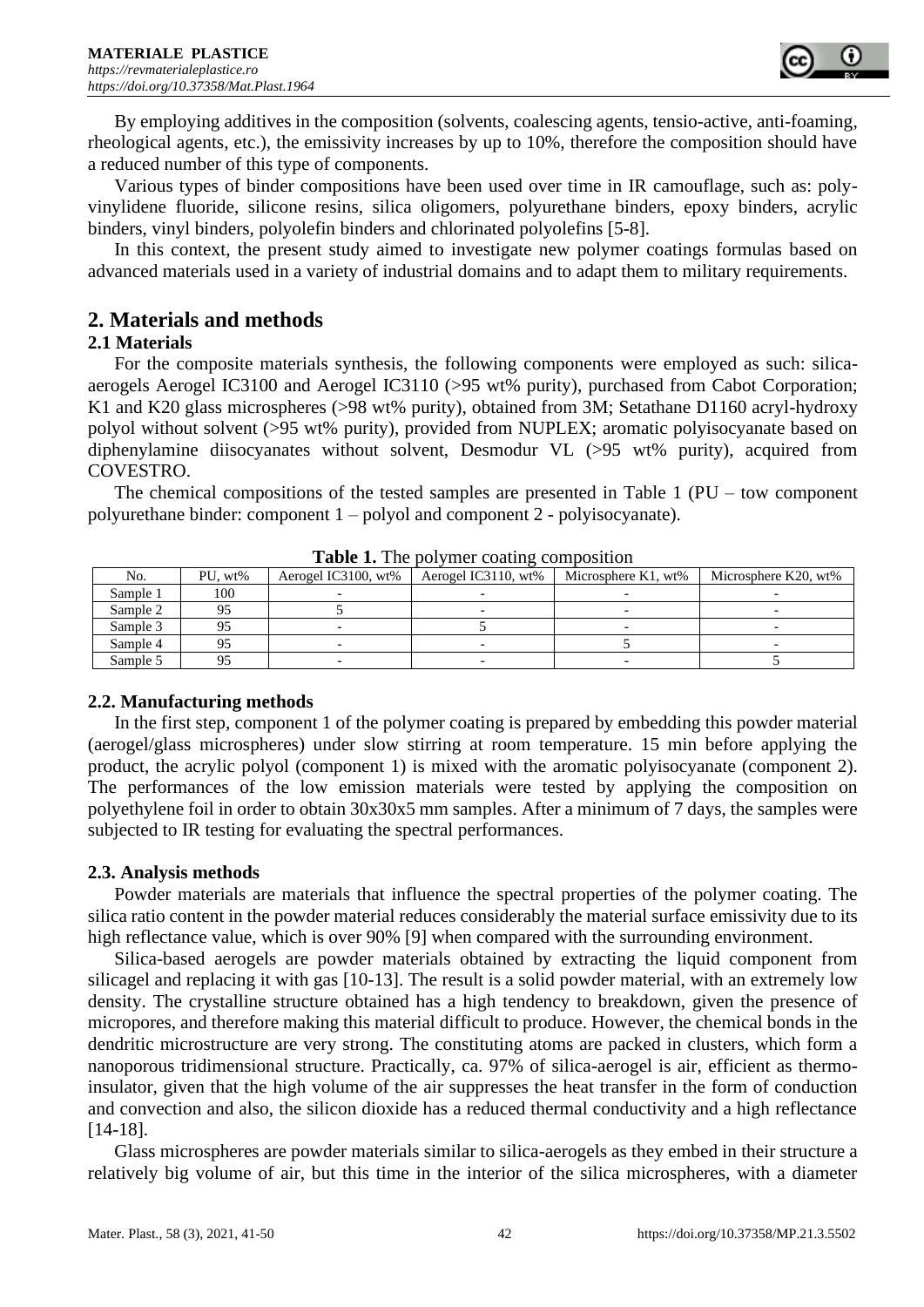between 1-1000 µm [19, 20]. They are used as thermal insulation materials in constructions due to their low thermal conductivity [21], or they are added in composite materials along with plastic materials, elastomers or other binders [22], given their low expansion thermal coefficient that prevents cracking. Due to the reduced compatibility between glass microspheres and binders, the former ones undergo a superficial treatment, which results in a greater wettability capacity [23-25].

Polyurethane binders are composed of a polyol - component 1, and a polyisocyanate - component 2 [26]. The poly-addition reaction conducts to a stable tri-dimensional structure, indestructible in normal conditions, that can be used as a matrix together with other materials with special properties, in order to obtain performant coatings [27-30]. Depending on the chemical composition of the two components, the poly-addition reaction can be controlled in order to obtain the necessary properties (in terms of flexibility-elastomer, semi-rigid or rigid) of the polymer according to its final application. The flexible polymeric units have a length of 1000-2000 nm, and the rigid ones ca. 150 nm [31]. Polymeric elastomers are divided into three categories: liquid, millable rubber, thermoplastic. Only the millable rubber can be used for obtaining special composite materials, due to its capacity to embed fibrous powder materials or micro-porous materials that can lead towards the obtaining of special materials.

In order to evaluate the geometry of the particles and their spatial distribution, the powder materials were analyzed using a scanning electron microscope (SEM) with thermionic emitter VEGA II LMU - Tescan, a general-purpose electronic microscope with thermionic emission electron gun with a wolfram filament, and coupled with an X-ray detector (EDX). The signal has been eliminated from the quantitative analysis.

In order to select the most efficient powder material which has the optimal spectral properties when applied to surfaces, a thermal emissivity analysis was made using the data recorded with a thermal imaging camera FLIR E8 (FLIR Systems OU, Estonia).

The thermal signature suppression capability of the applied composite material was analyzed using a FLIR SC4000HS thermo-imaging camera with the following characteristics: 3-5 µm InSb detector, 320x256 pixels sensors resolution, 125 frames/s maximum acquisition rate, 10 to 90ºC calibrated measuring domain, Ge lenses, 13 mm focal distance.

In order to reproduce real operational capacity, and to simulate a motor vehicle while operating a 600x400x400 mm parallelepiped metallic chamber was used. The chamber was heated from inside by a heat source coupled to a thermostat and a temperature sensor. The outer walls of the metallic chamber were coated with composite thermal-insulator material - Composition 4, each wall with a different coating thickness: 8 mm, 17 mm, and one wall has been maintained without any coating.

The enclosure obtained was analyzed with a thermal-imaging camera set at 2 m away. Tests were conducted for each individual wall. The measured data were transferred to a workstation model Panasonic CF-30 and further processed using ThermaCAM Researcher 2.9. software for radiometric measurements. For each trial, the temperature of the chamber was increased progressively, from 18 to 90°C and the data were recorded every 10 s.

## **3. Results and discussions**

Powders are materials that influence the spectral properties of a polymer coating. In this study, the silica was introduced in the powder material to form silica-based aerogels in order to reduce considerably the material surface emissivity due to its over 90% reflectance versus the surrounding environment [9- 18]. Moreover, glass microspheres were employed due to their similarity with silica-aerogels, as they embed in their structure a relatively big volume of air, and also due to their low expansion thermal coefficient that prevents the formation of cracks and a greater wettability potential [19-25].

The morphology of the silica-aerogels and the microspheres was studied by SEM-EDX and is illustrated in Figures 1 and 2. The silica-aerogels present an irregular particles structure due to the mechanical milling, with dimensions ranging from 50  $\mu$ m to 700  $\mu$ m (Figure 1a). Their surface morphology is a direct effect of the manufacturing process and of the later erosion between the particles, resulting in the appearance shown in Figure 1b. The purity of the material determined by EDX is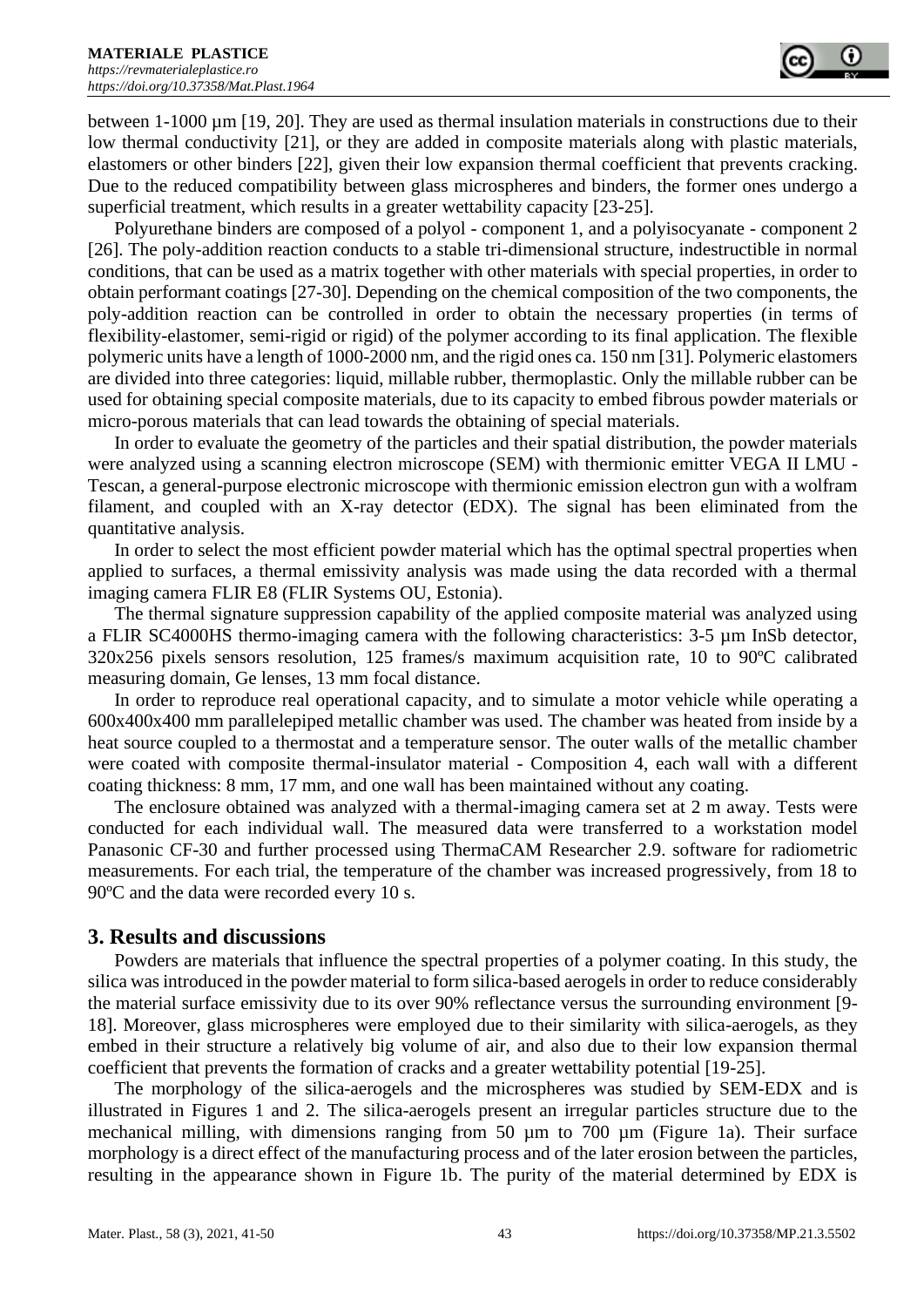

estimated to be over 99%, eliminating the possibility that the material is contaminated with any compounds that could alter the thermal attenuation efficiency. The carbon specific signal present in the spectrogram originates from the carbon support used to fix the sample on the microscope stub (Figure 1c).



**Figure 1.** Morpho-structure of silica-aerogels



**Figure 2.** Morpho-structure of glass microspheres

The glass microspheres are hollow, as it can be noticed from the secondary electrons (SE) image (Figure 2a), where the projection of a sphere shows the density of the walls in contrast with the air filling of the microsphere. The particles are perfect spheres with dimensions ranging from several micrometers up to 100 µm. The morphology of the surface is irregular, including sub-micron size silica structures grafted on the microsphere exterior surface (Figure 2b). The EDX analysis shows a typical composition of a glass material (Si, O, Na, Ca), while the carbon signal originates from the carbon band support used to fix the sample on the microscope stub (Figure 2c).

Further on, due to their very stable tri-dimensional structure and high capacity to embed fibrous powder materials or micro-porous materials, PUs were chosen as matrices for the powder materials to obtain the IR coatings [26-31] and the samples were prepared and tested accordingly.

The laboratory setup used for testing the samples 1-5 consisted of an IR radiation source represented by a calibrated black body maintained at a constant temperature of 90ºC. After applying the samples on the surface of the black body, the temperature evolution on the surface of the film was studied for 15 min using the recordings of the thermal imaging camera. The results are presented in Table 2.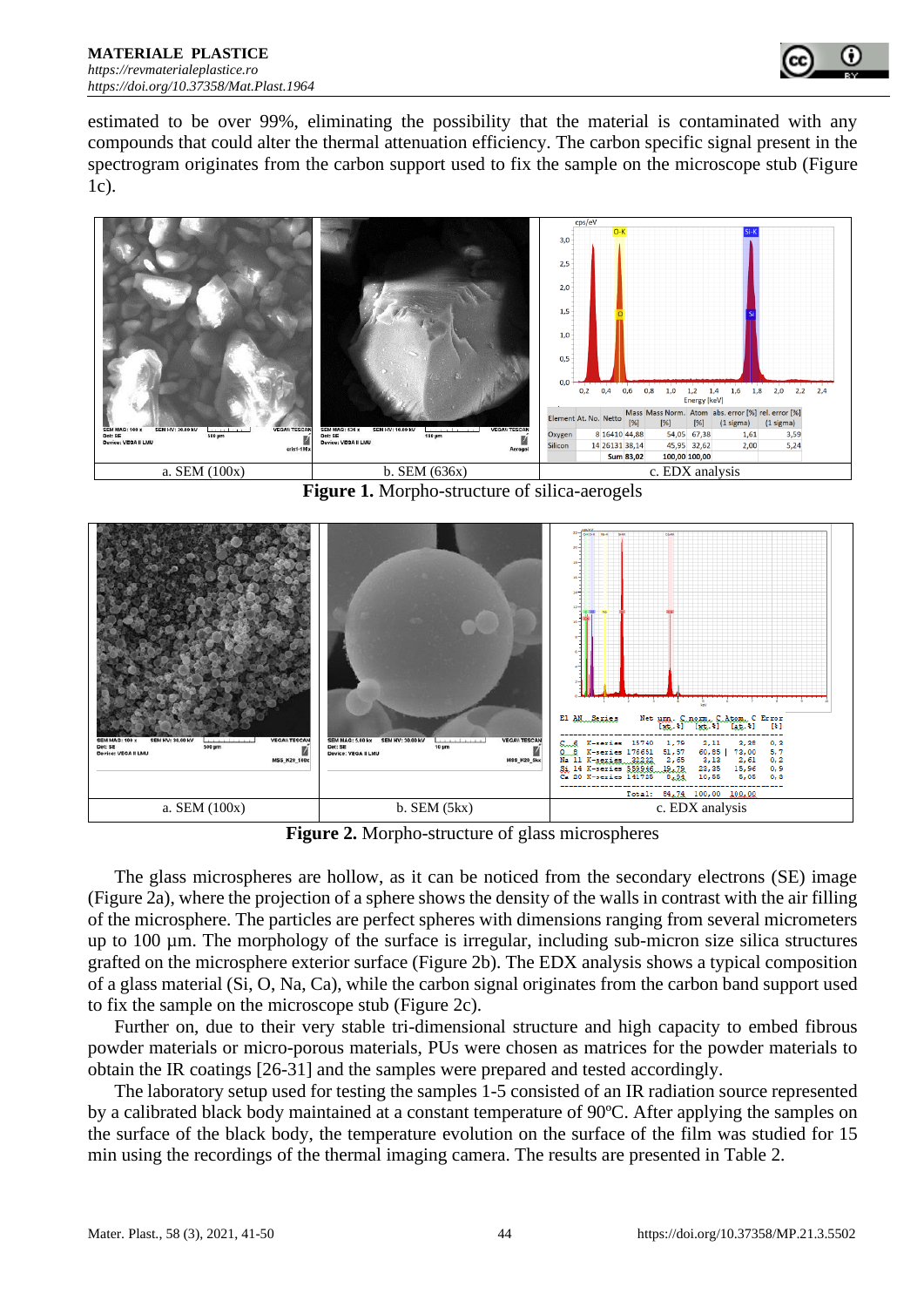|       |                           |                           |                           |                           | $\epsilon$                |
|-------|---------------------------|---------------------------|---------------------------|---------------------------|---------------------------|
| Time  | Sample 1                  | Sample 2                  | Sample 3                  | Sample 4                  | Sample 5                  |
| (min) | temperature $(^{\circ}C)$ | temperature $(^{\circ}C)$ | temperature $(^{\circ}C)$ | temperature $(^{\circ}C)$ | temperature $(^{\circ}C)$ |
|       | 23.1                      | 21.8                      | 21                        | 18.4                      | 19.6                      |
|       | 34.6                      | 24.6                      | 24                        | 32                        | 27                        |
|       | 47.5                      | 25.2                      | 25                        | 37                        | 36.9                      |
|       | 54.1                      | 33.1                      | 32.8                      | 43                        | 42.5                      |
|       | 57.1                      | 40.3                      | 41                        | 45.7                      | 46                        |
|       | 60                        | 45                        | 44                        | 47                        | 49.2                      |
| 10    | 63.5                      | 56.4                      | 55.1                      | 52                        | 50                        |
|       | 63.5                      | 57                        | 57                        | 51.5                      | 50.8                      |

**Table 2.** The temperatures measured at the polymer coating surface during testing

Further on, the attenuation of the thermal radiation emitted by the black body at 90ºC due to the polymer coating application is illustrated in Figure 3.

The thermal attenuation represents the amount of heat retained by a layer in an amount of time. The heat transmitted is only proportional with the temperature difference  $(\Delta t)$ , while the transfer coefficient and the transfer area are constant in time and between the samples. As a result, the thermal attenuation is considered to be the ratio between the source temperature and the temperature measured on the exterior surface the polymeric coating, presented as percentage of initial temperature, as in equation (1).

$$
A = (T_s - T_m) \cdot 100/T_s, \tag{1}
$$

where A is the thermal attenuation,  $T_m$  is the temperature measured at an arbitrary time t,  $T_s$  it the source temperature.





The polyurethane binder without additives (PU) initially retains 74% of the IR radiation, which decreases to 29% after 15 min. By adding materials with thermal-insulating properties in the polyurethane coating, the heat transfer from the inside is minimized. If, initially, the thermal attenuation is approximately the same for all the polymer coatings (75-80%), after 15 min of exposure, the polymer coatings with silica-aerogel present a 37% attenuation, whereas those with glass microspheres have a 43-44% reduction of the IR radiation.

The following tests were conducted only on a variety of K1 glass microspheres, as these materials presented the highest thermal radiation attenuation capacity. The images captured by the thermal camera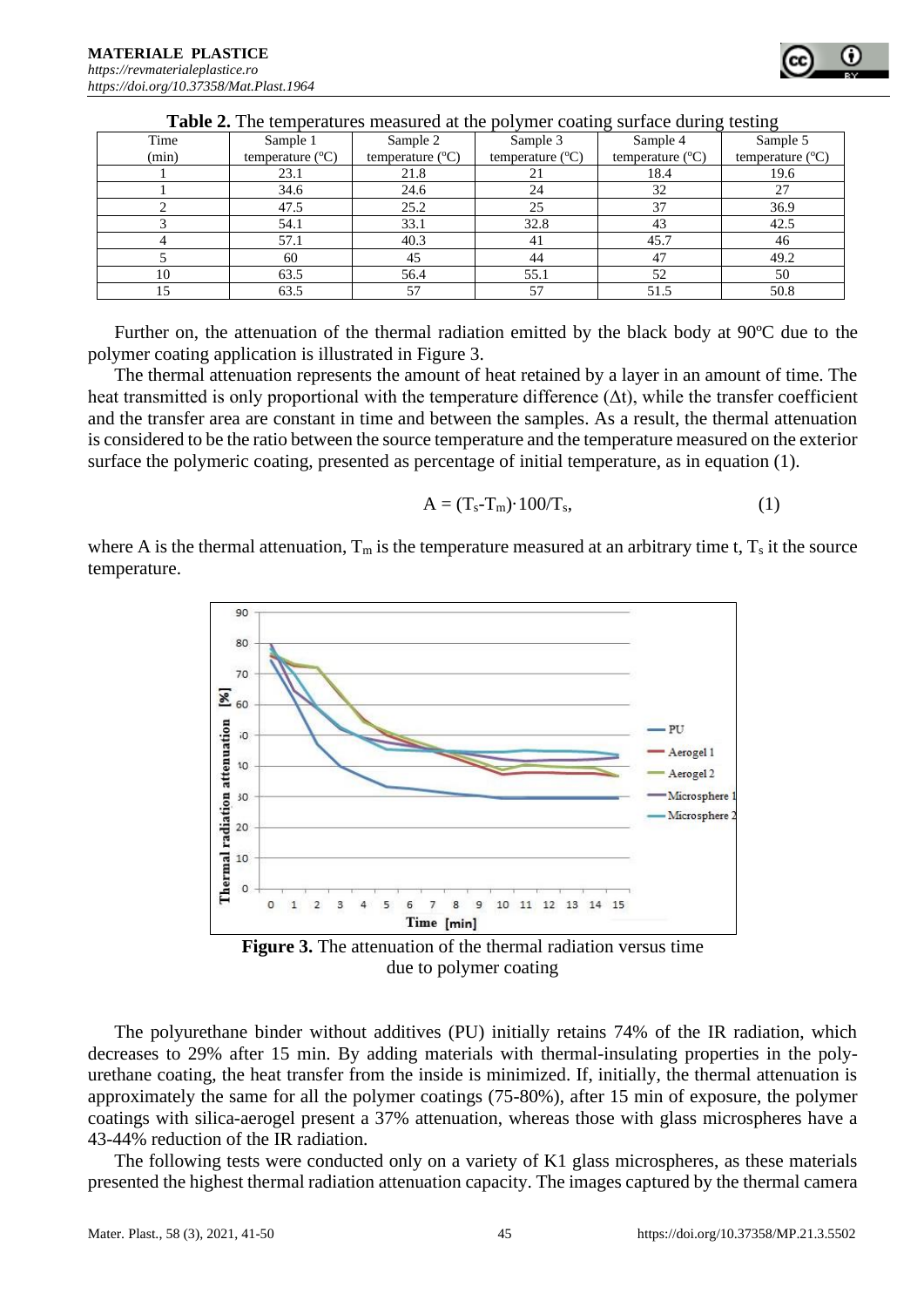

are presented in Figure 4. It is observed that a thicker coating conducts to a lower thermal signature of the object that emits IR radiation (its color appears darker, closer to the background).

The measured data were plotted to obtain the thermal evolution of each outer wall from the beginning of the heating process until the 90ºC limit was reached (Figure 5).

Based on the experimental data, the following observations can be drawn:

- the surface of the exterior wall, for which no coating was applied, reached the maximum temperature of 63ºC in 28 min and remained relatively constant, with small fluctuations due to the temperature on the heating source, of 90ºC;

- the surface of the exterior wall having an 8 mm-thickness coating layer reached the maximum temperature of 54ºC in 35 min, indicating small temperature fluctuations during the experiment;



**Figure 4.** Testing chamber heated to 90ºC and coated with IR camouflage of different thicknesses

- in case of the surface of the exterior wall with the 17 mm thickness coating layer, the heating process started with a delay, after 12 min. in comparison with the other walls for which the temperature started to rise immediately or after 2 min, and the maximum temperature of 40ºC was reached in 35 min. and remained constant during the entire heating process.



**Figure 5.** The thermal variation of the tested chamber versus time

Also, during the heating process, the temperatures of the exterior walls were measured simultaneously at two different points in time using an optical pyrometer.

The data obtained from measurement are presented in Table 3.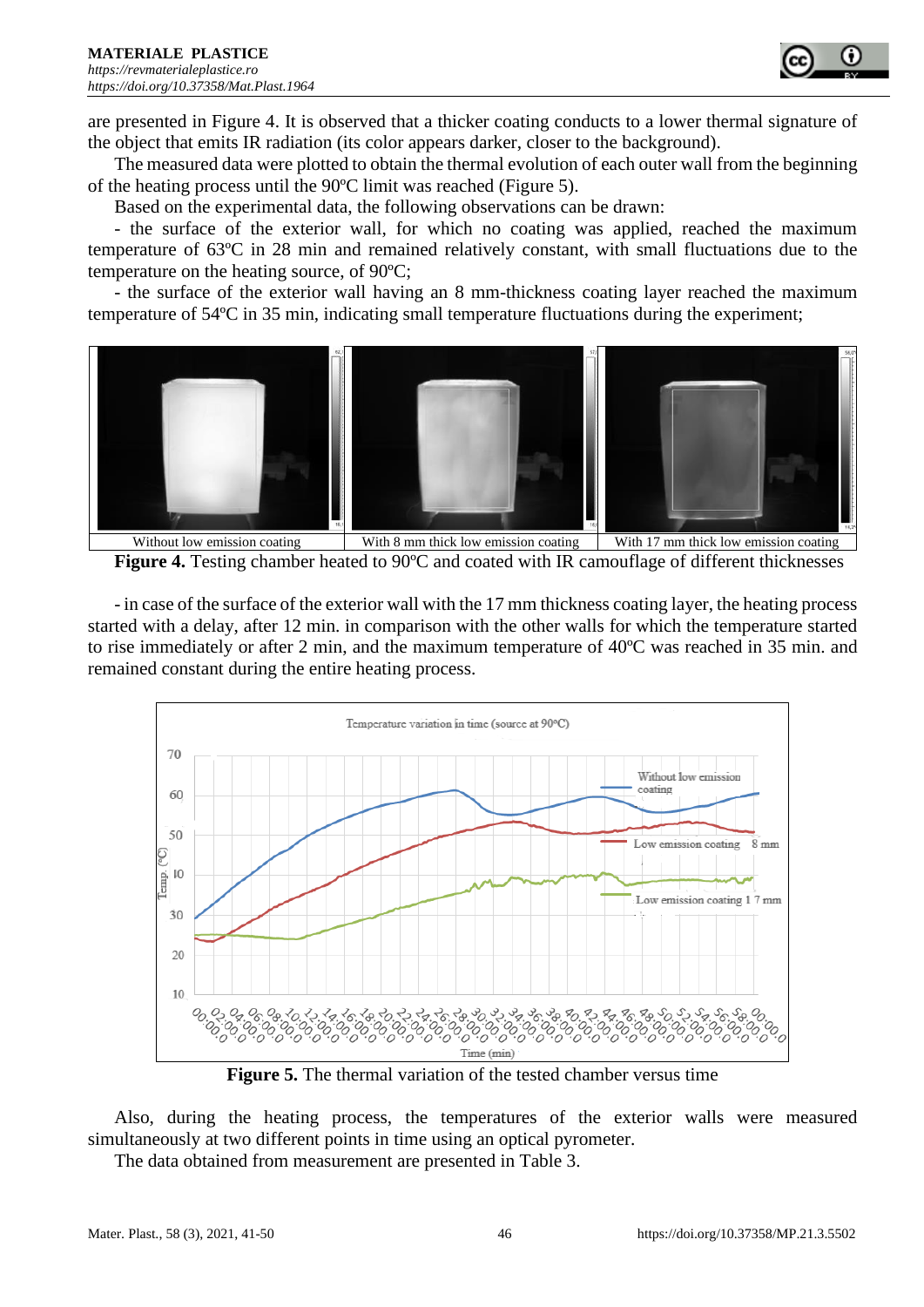| In three, $\iota_1$ (arter 90 min) and $\iota_2$ (arter 180 min) |                                     |                                             |  |  |
|------------------------------------------------------------------|-------------------------------------|---------------------------------------------|--|--|
| Place of temperature measurement                                 | Temperature $(C)$ at t <sub>1</sub> | Temperature $(^{\circ}C)$ at t <sub>2</sub> |  |  |
| Inside the chamber (measured by the sensor)                      | 86.8                                | 89.7                                        |  |  |
| On the surface of the wall without coating                       | 61.1                                | 60                                          |  |  |
| On the surface of the wall with 8 mm coating                     | 46.9                                |                                             |  |  |
| On the surface of the wall with 17 mm coating                    | 33.9                                | 36                                          |  |  |

**Table 3.** Exterior walls measured temperatures at two different moments in time, t<sub>1</sub> (after 90 min) and t<sub>2</sub> (after 180 min)

The results obtained from measurements indicate that a 8 mm IR camouflage has a thermal attenuation of ca. 45%, whereas a layer of 17 mm thickness has a 60% thermal attenuation. These results are the same even after 3 h of maintaining the temperature at 90ºC (Table 4).

| Place of temperature                                | Temperature      | Temperature      | Temperature      | Temperature      | Temperature       | Temperature<br>$(C)$ after |
|-----------------------------------------------------|------------------|------------------|------------------|------------------|-------------------|----------------------------|
| measurement                                         | $(C)$ after      | $(C)$ after      | $(C)$ after      | $(C)$ after      | $(C)$ after       |                            |
|                                                     | $15 \text{ min}$ | $30 \text{ min}$ | $60 \text{ min}$ | $90 \text{ min}$ | $120 \text{ min}$ | $180 \text{ min}$          |
| Inside the chamber<br>(sensor)                      | 50.1             | 76.3             | 81               | 85.1             | 86                | 90                         |
| On the surface of the wall<br>without thermic layer | 45.5             | 52.5             | 55               | 59               | 59                | 59                         |
| On the surface of the wall<br>with 8 mm layer       | 32               | 38               | 45               | 48               | 48                | 49                         |
| On the surface of the wall<br>with 17 mm layer      | 24.5             | 25               | 35               | 39               | 39                | 39                         |

The efficiency of the thermal-insulation coating was also evaluated at different temperatures by heating the chamber up to 100°C for 10 min using a heating pump and measuring the temperature with the thermal camera every 2 s as it dropped for 10 min, while the heating source was stopped. The same experiment was repeated for 150ºC. The temperatures were measured at the surface of the walls, both with and without thermal-insulator polymer coatings. The measured data are illustrated in Figure 6.

The plotted data clearly show that the temperature of the metallic surface with no coating rises immediately, in ca. 2 min and maintains constant during the heating process. When the heating stops, the temperature of the uncovered metallic wall also drops immediately.

The metallic surface coated with the 8 mm-thick polyurethane thermal insulator composite indicates a more gradual rise in temperature, reaching a maximum after 10 min. The cooling process was also gradual, similarly to the heating.

# **4. Conclusions**

The study presents an experimental method of evaluating the possibility to develop polymeric composite coatings with IR camouflage properties by using powder materials with low density. This characteristic is determined by a high IR reflectance of the shell particles and the thermal-insulation property of the air stored inside the particles. Correspondingly, the geometry and the dimensions of the particles which form the powder material contribute to the reduction of the thermal signature of the object with IR camouflage. The polymer matrix that bonds together these materials increase the surface reflectance. Due to its low density (ca.  $0.5 \text{ kg/m}^3$ ), this type of coating may represent an optimal solution for a permanent camouflage for military equipment, as it does not increase the total mass of the system on which it is applied. Also, the coating may be applied on small surfaces of the object, only where high temperatures develop, and thereby special costs are not implied. Moreover, the thickness of the film may vary with the temperatures developed.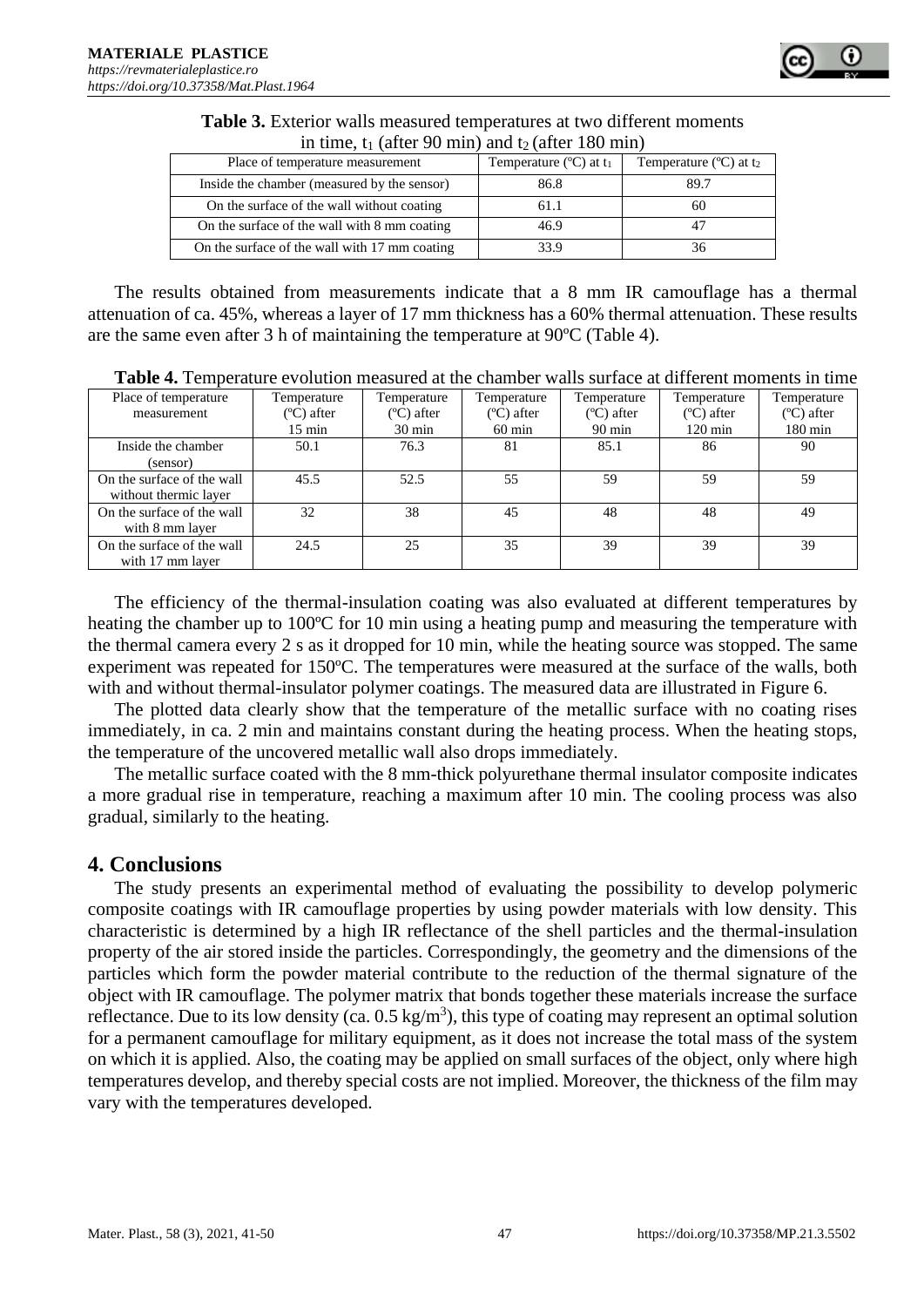

**Figure 6.** Variation of the heated walls temperature versus time

The polymer coating with IR camouflage properties has the capacity to decrease the temperature of the heated object down to the ambient temperature and also to maintain it constant for at least 3 h, during which it can eliminate the risk of being detected by the thermal camera. Also, the exterior temperature of the heated object is reduced proportionally with the thickness of the thermal-insulator material. It has been demonstrated that a 20 mm-thick layer of thermal-insulator material is sufficient for achieving an IR camouflage for heated objects.

**Acknowledgements:** This work was supported in part by a grant of the Romanian Ministry of Education and Research, CCCDI - UEFISCDI, project number PN-III-P2-2.1-PTE-2019-0213, within PNCDI III and in part by a grant of the Romanian Ministry of Research and Innovation, PCCDI-UEFISCDI, project no. PN-III-P1-1.2-PCCDI-2017-0395 (Research Contract No. 70PCCDI/2018) Contingency of CBRN hazards and improvement of national security resources SECURE-NET – PC5 - Passive multispectral camouflage systems based on chromogenic-polymeric organic-inorganic hybrid structures – MULTICAM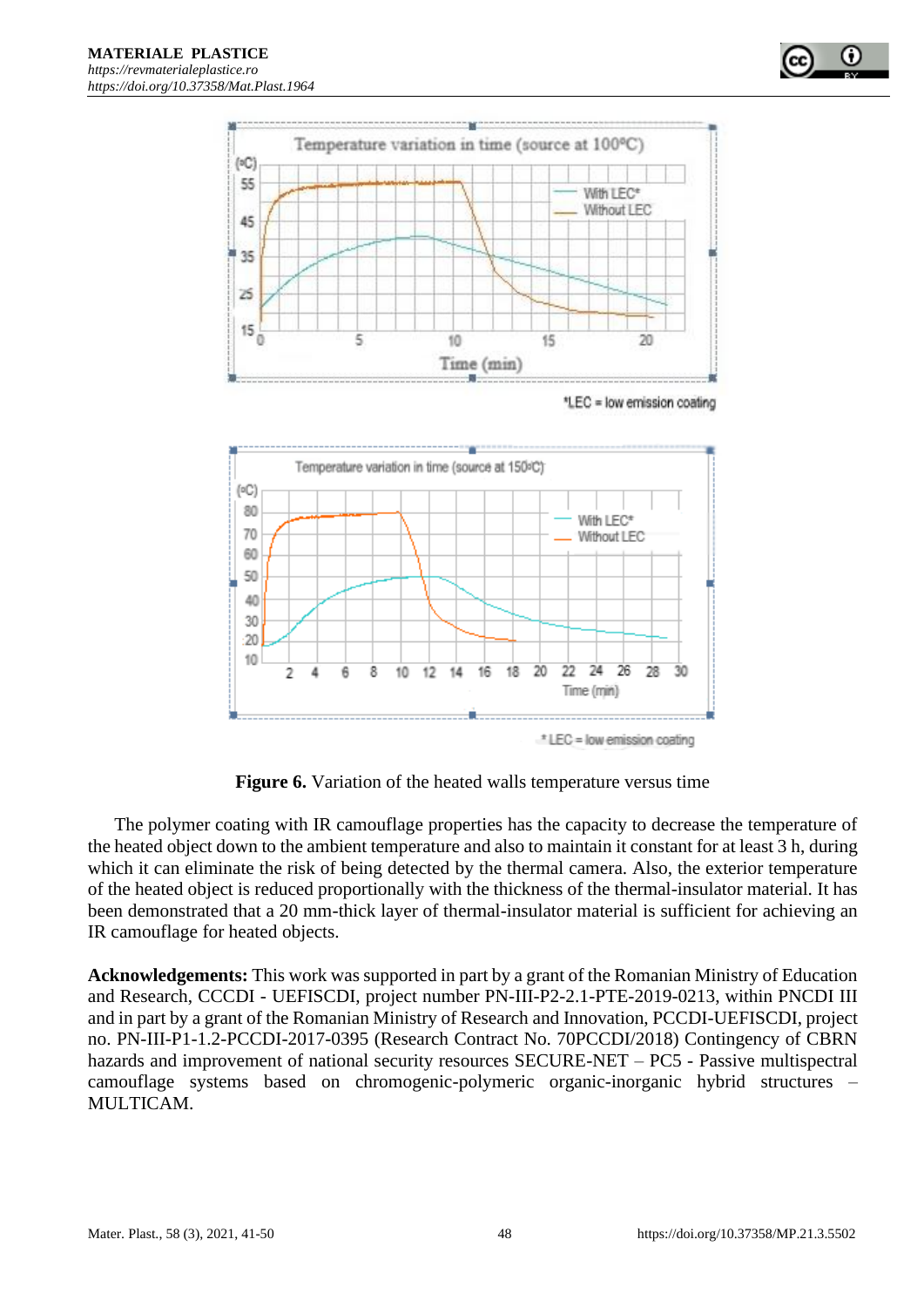

### **References**

1.HALLBERG, T., NIINIMÄKI-HEIKKILÄ, T., HEDBORG-KARLSSON, E., SALONEN, P.S., NILSSON, C., JÄNIS, A., Development of low emissive camouflage paint: Final report, FOI-R-1592- SE, 2005.

2.MANARA, J., REIDINGER, M., RYDZEK, M., ARDUINI-SCHUSER, M., Polymer-based pigmented coatings for flexible substrates with spectrally selective characteristics to improve the thermal properties, *Progr. Org. Coat*., **70**, 2011, 199-204.

3.BABREKAR, H.A., KULKAMI, N.V., JOG, J.P., MATHE, V.L., BHORASKAR, S.V., Influence of filler size and morphology in controlling the thermal emissivity of aluminium/polymer composites for space applications, *Mater. Sci. Eng. B*, **168**, 2010, 40-44.

4.LIU, Z.H., BAN, G.D., YE, S.T., LIU, W.Y., LIU, N., TAO, R., Infrared emissivity properties of infrared stealth coatings prepared by water-based technologies, *Opt. Mater. Express*, **6**(12), 2016, 3716- 3724.

5.BRADY, R.F., LINDSAY, V.W., Principles and formulations for organic coatings with tailored infrared properties, *Progr. Org. Coat.*, **20**, 1992, 1-25.

6.LEE, H.S., STAAF, O., GHAEM, H., IR-properties of some binders for coatings industry, FOA-R-00-01576-615, 2000.

7.CHENG-WU, F., HAO-SHEN, Z., MING-QING, C., Studies on organic binders with high infrared transparency, *Chin. Phys. B.,* **18**(7), 2009.

8.MAR, H.Y.B., ZIMMER, P.B., Low infrared emissivity paints comprising an oxime cured silicone binder, US Patent 4131593, 1978.

9.WAKE, L.W., BRADY, R.F., Formulating infrared coating for defence applications, Materials Research Laboratory, Research Report, 1993.

10.JONES, R.G., WILKS, E.S., VAL METANOMSKI, W., KAHOVEC, J., HESS, M., STEPTO, R., KITAYAMA, T., Compendium of polymer terminology and nomenclature, RSC Publishing, 2009.

11.AEGERTER, M.A., LEVENTIS, N., KOEBEL, M.M., Aerogel handbook, Springer Science +Business Media, 2011.

12.SACHITANADAM, M., JOSHI, S.C., Silica aerogel composites, Springer Science+Business Media Singapore, 2016.

13.SCHWAN, M., RÖßLER, M., MILOW, B., RATKE, L., From Fragile to Resilient Insulation: Synthesis and Characterization of Aramid-Honeycomb Reinforced Silica Aerogel Composite Materials, MDPI, *Gels*, **2**(1), 2016, doi:10.3390/gels2010001.

14.JELLE, B.P., BAETENS, R., GUSTAVSEN, A., Aerogel Insulation for Building Applications, The Sol-Gel Handbook, 1385-1412, doi:10.1002/9783527670819.ch45.

15.BERARDI, U., The benefits of using aerogel-enhanced systems in building retrofits, *Energy Procedia,* **134**, 2017, 626-635.

16.NOCETINI, K., ACHARD, P., BIWOLE, P., STIPETIC, M., Hygro-thermal properties of silica aerogel blankets dried using microwave heating for building thermal insulation, *Energy and Building,* **158**, 2018, 14-22.

17.HE, Y.L., XIE, T., Advances of thermal conductivity models of nanoscale silica aerogel insulation material, *Applied Thermal Engineering*, **81**, 2015, 28-50.

18.FU, Y., QU, Z., ZHOU, L., Prediction of the Effective Thermal Conductivity of Aerogel Nano-Porous Materials, *Energy Procedia*, **105**, 2017, 4769-4775.

19.WATKINS, I.G., PRADO, M., Mechanical properties of glass microspheres, *Procedia Materials Science*, **8**, 2015, 1057-1065.

20.REN, S., LI, X., ZHANG, X., XU, X., DONG, X., LIU, J., DU, H., GUO, A., Mechanical properties and high-temperature resistance of the hollow glass microsphere/borosilicate glass composite with different particle size, *J. Alloys Compd.*, **722**, 2017, 321-329.

21.LI, B., YUAN, J., AN, Z., ZHANG, J., Effect of microstructure and physical parameters of hollow glass microsphere on insulation performance, *Mater. Lett.,* **65**(12), 2011, 1992-1994.